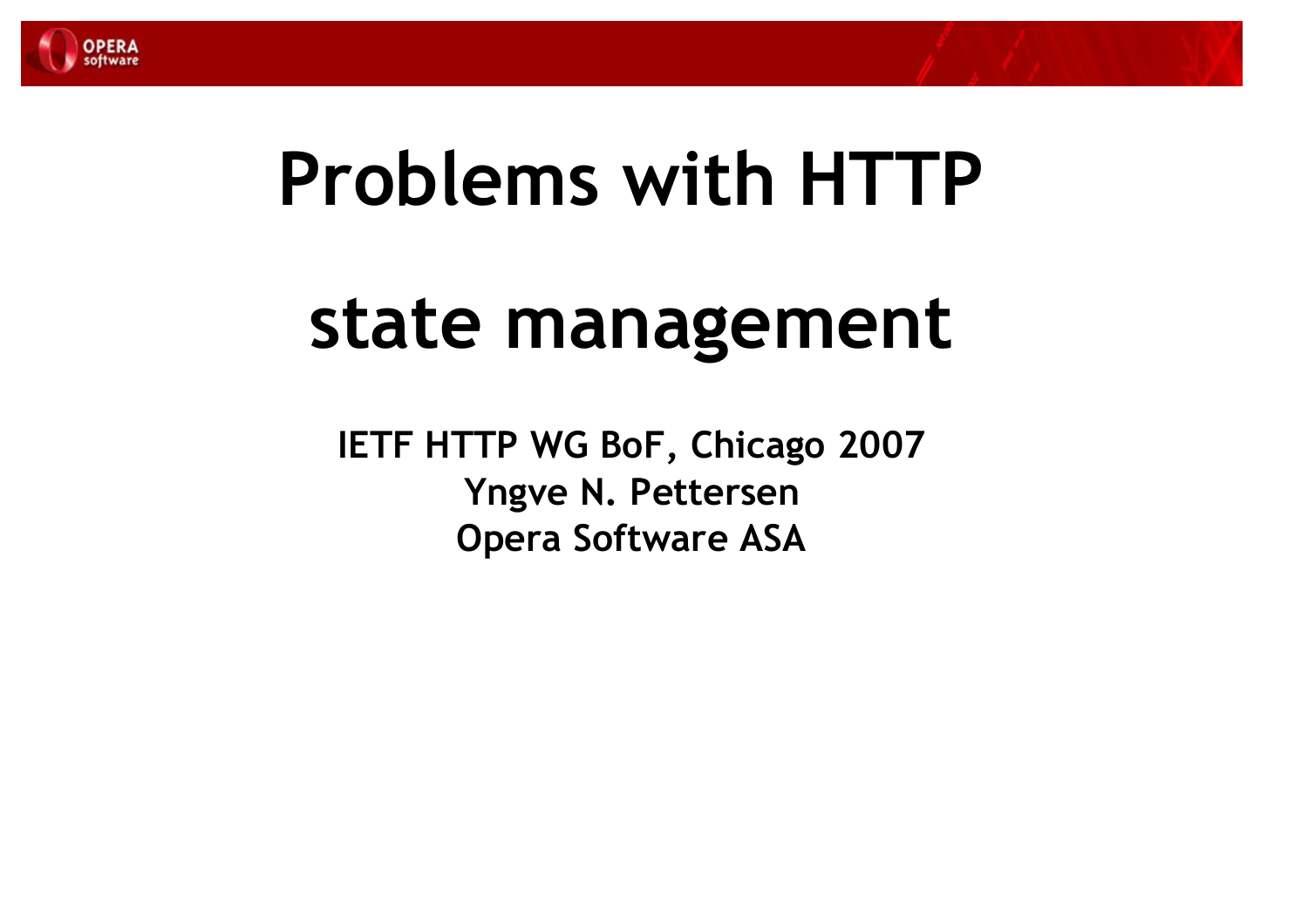

# Background

In HTTP is there is no direct way to indicate that two requests belongtogether in <sup>a</sup> session.

Client-Server sessions are currently maintained using

- Cookies
- HTTP Authentication

Client-side sessions are managed using

- Browse window history
- Cache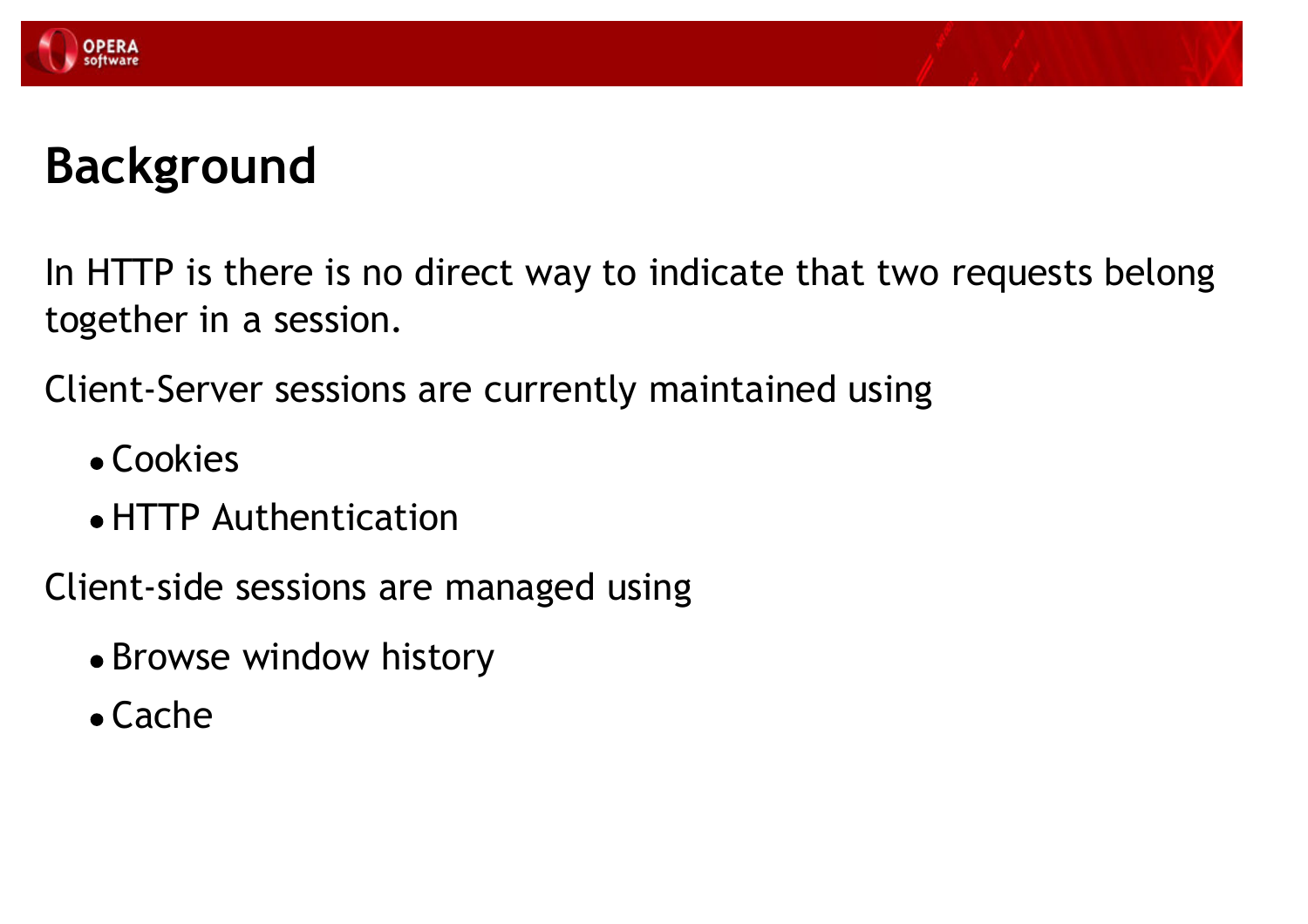

# Problem descriptions

Two basic problems with current session/state management mechanisms:

Limiting which servers receive cookies, particularly in ccTLDs, with domains like city.state.us.

<sup>A</sup> cookie set by www.malicious.city.state.us to city.state.us can be used to track <sup>a</sup> user across the city.state.us domain, and might be used to attack how specific service inside the domain.

• No general method for informing the client about session's state and its associated data.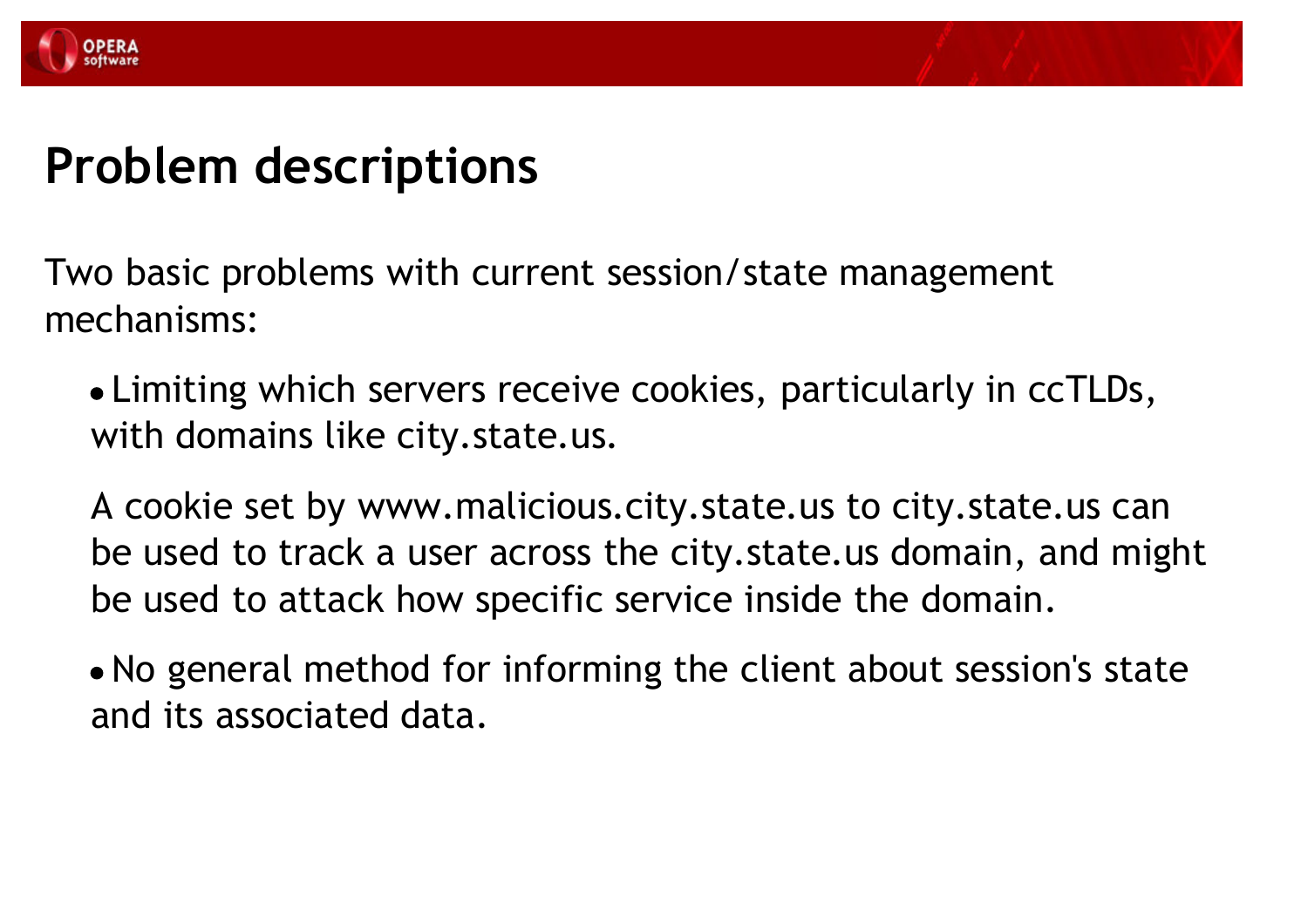

# Cookie domain problems

HTTP Cookies can be sent to all servers in the server-specifieddomain.

- Netscape and RFC <sup>2965</sup> tried limiting distribution of cookies
- Netscape's method never implemented fully due to practical issues
- Both methods still permit undesirable distribution
- Clients use various rules to solve this problem

Similar problems exist for the cookie Path attribute.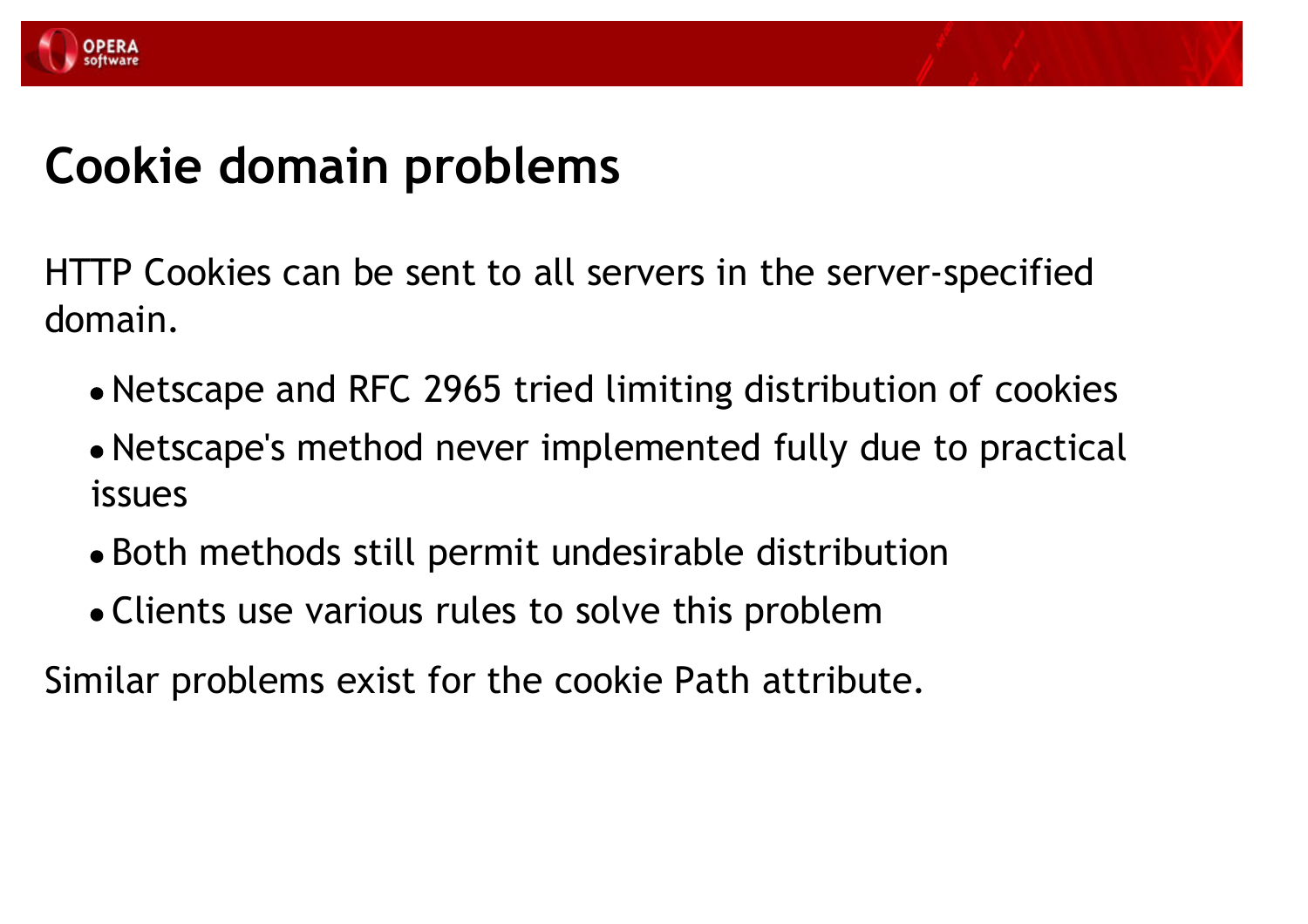

# Cookie domain solutions

Possible candidates are:

- DNS heuristics
- Lists of TLD domain hierarchies
- New cookie specification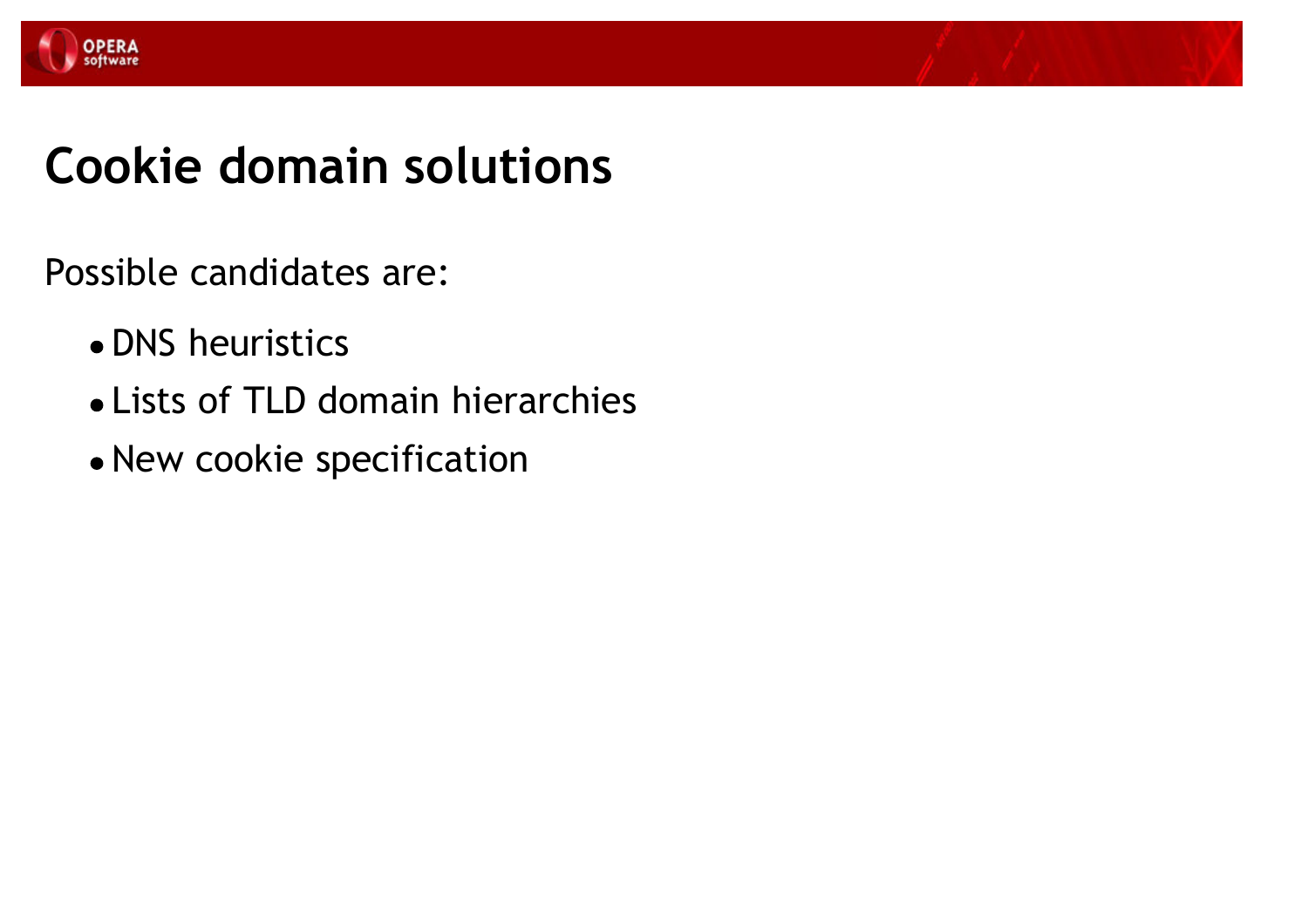

#### Managing sessions

- Sensitive sites have sessions that consist of "log in", "perform tasks", "log out"
- Some services want "log out" to mean documents in the sessionare no longer accessible to the user, even in the history
- No "log out" in HTTP caused these sites to use various methods toemulate it
- Most workarounds increase network traffic, and reduce usability of the websites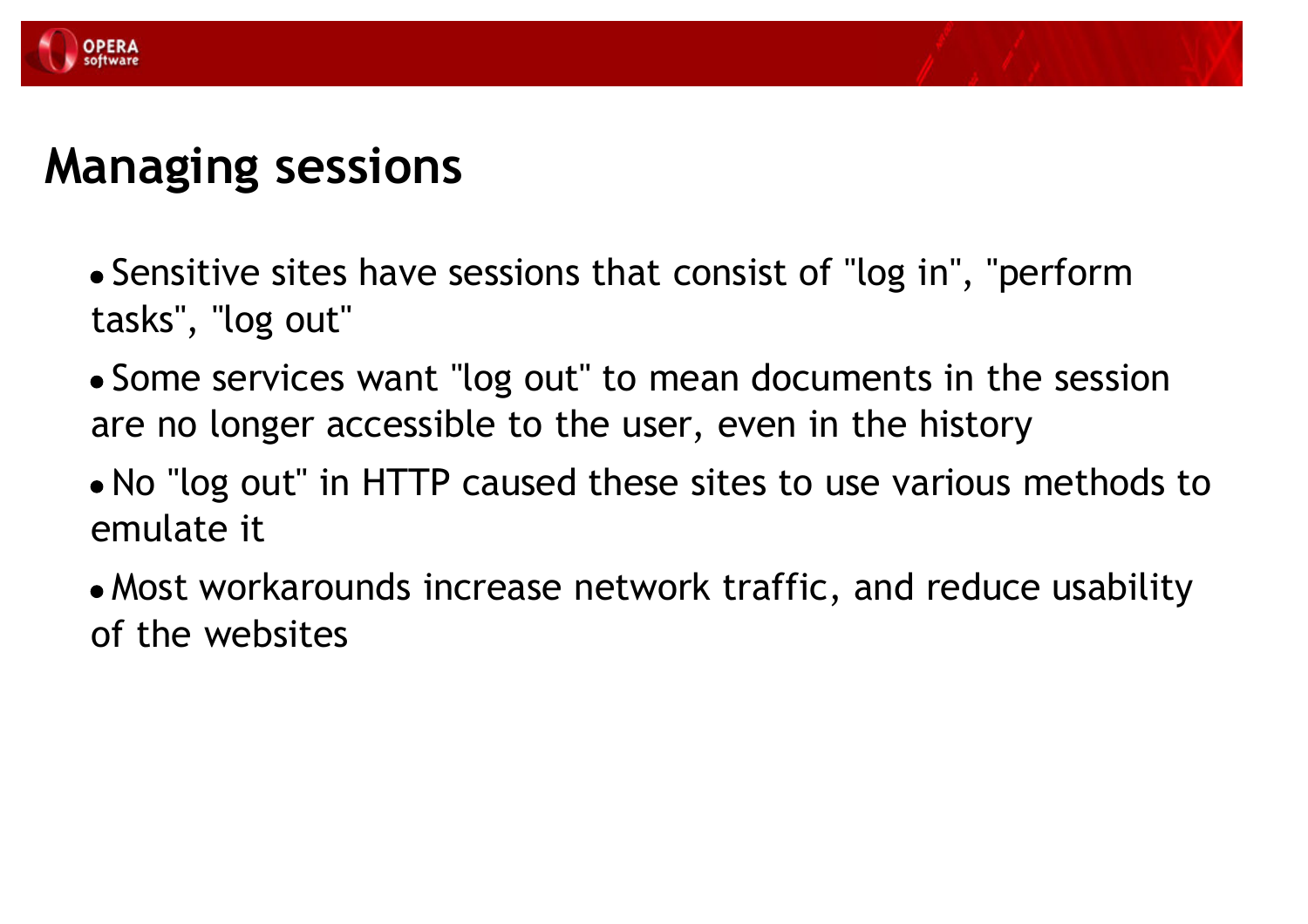



#### Solving the session problem

Provide <sup>a</sup> mechanism to the websites allowing them to group their resources and control storage

- Associate URLs with <sup>a</sup> named context
- Include cookies and other credentials in the context
- A server-controlled expiration mechanism
- An automatic expiration mechanism